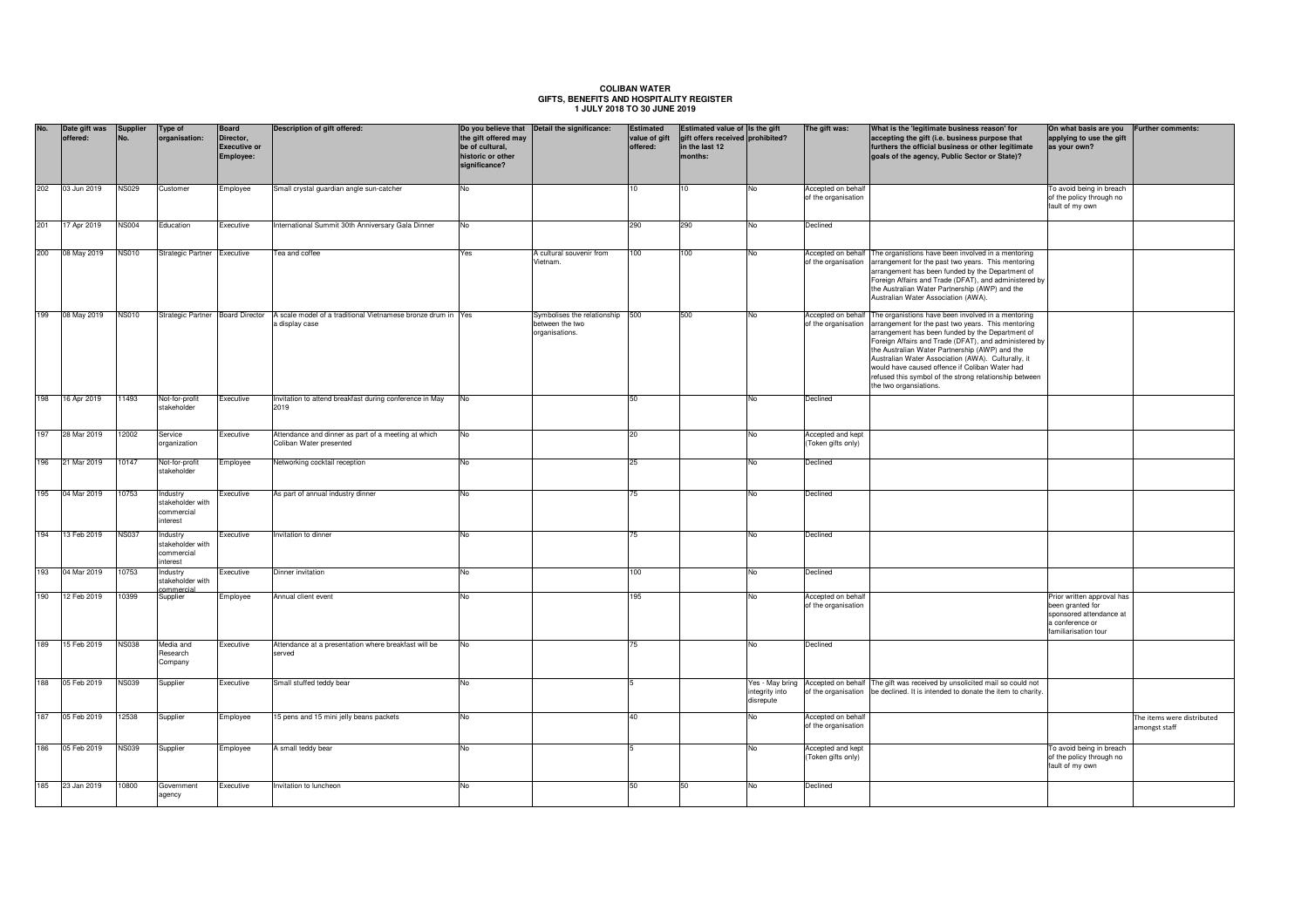| 184 | 17 Dec 2018     | 10720        | Supplier                        | Executive                 | Lunch                                                                                                                                                                                                                                                                                                                                                         | No  | 25   | 25    | Yes - Other                                             |                                                             | Accepted on behalf The offer was declined.                                                                                                                                                                                                                                                                                                                                                                  | To avoid being in breach                                       |                                                                                                     |
|-----|-----------------|--------------|---------------------------------|---------------------------|---------------------------------------------------------------------------------------------------------------------------------------------------------------------------------------------------------------------------------------------------------------------------------------------------------------------------------------------------------------|-----|------|-------|---------------------------------------------------------|-------------------------------------------------------------|-------------------------------------------------------------------------------------------------------------------------------------------------------------------------------------------------------------------------------------------------------------------------------------------------------------------------------------------------------------------------------------------------------------|----------------------------------------------------------------|-----------------------------------------------------------------------------------------------------|
|     |                 |              |                                 |                           |                                                                                                                                                                                                                                                                                                                                                               |     |      |       | reasonable<br>perception                                | of the organisation                                         |                                                                                                                                                                                                                                                                                                                                                                                                             | of the policy through no<br>fault of my own                    |                                                                                                     |
| 183 | 18 Dec 2018     | 12298        | Supplier                        | Employee                  | Gift Voucher and Iollies                                                                                                                                                                                                                                                                                                                                      | No  | 597  | 597   | Yes - May bring Declined<br>integrity into<br>disrepute |                                                             |                                                                                                                                                                                                                                                                                                                                                                                                             |                                                                |                                                                                                     |
| 182 | 19 Dec 2018     | <b>NS033</b> | Accreditation<br>Authority      | Executive                 | Reusuable coffee cup                                                                                                                                                                                                                                                                                                                                          | No  | 14   | 14    | No                                                      | Accepted on behalf<br>of the organisation                   |                                                                                                                                                                                                                                                                                                                                                                                                             |                                                                | The cup will be placed in the<br>general staff pool for raffling.                                   |
| 181 | 17 Dec 2018     | <b>NS034</b> | Supplier                        | Employee                  | 2 X drink bottles, 1 pen and a USB                                                                                                                                                                                                                                                                                                                            | No  | 12   | 12    | interest                                                | Yes - Conflict of Accepted on behalf<br>of the organisation | The gift offer was received via unsolicited mail so could<br>not be declined.                                                                                                                                                                                                                                                                                                                               |                                                                |                                                                                                     |
| 180 | 30 Nov 2018     | 10020        | Supplier                        | Employee                  | An invitation to a client Christmas party                                                                                                                                                                                                                                                                                                                     | No  |      |       | Yes - Conflict of Declined<br>interest                  |                                                             |                                                                                                                                                                                                                                                                                                                                                                                                             |                                                                |                                                                                                     |
| 179 | 30 Nov 2018     | <b>NS035</b> | Newspaper                       | Executive                 | nvitation to breakfast function                                                                                                                                                                                                                                                                                                                               | No  | 50   | 50    | No                                                      | Declined                                                    |                                                                                                                                                                                                                                                                                                                                                                                                             |                                                                |                                                                                                     |
|     | 178 27 Nov 2018 | 10031        | Supplier                        | Employee                  | Calendar                                                                                                                                                                                                                                                                                                                                                      | No  |      |       | No                                                      | Accepted and kept<br>(Token gifts only)                     |                                                                                                                                                                                                                                                                                                                                                                                                             |                                                                |                                                                                                     |
| 177 | 08 Nov 2018     | 10832        | Network                         | Executive                 | Invitation to end of year dinner celebration                                                                                                                                                                                                                                                                                                                  | No  | 50   | 50    | No                                                      | Declined                                                    |                                                                                                                                                                                                                                                                                                                                                                                                             |                                                                |                                                                                                     |
|     | 176 04 Nov 2018 | 10083        | Network                         | Executive                 | nvitation to Awards Luncheon                                                                                                                                                                                                                                                                                                                                  | No  | 50   | 50    | No                                                      | of the organisation                                         | Accepted on behalf Event to celebrate individual and collaborative<br>achievements in the Victorian water industry over the<br>previous year.                                                                                                                                                                                                                                                               |                                                                |                                                                                                     |
| 175 | 07 Nov 2018     | 10823        | Supplier                        | Employee                  | Ticket to end of year function (including accommodation) No                                                                                                                                                                                                                                                                                                   |     | 300  | 300   | No                                                      | of the organisation                                         | Accepted on behalf Support of business partnership approved by senior<br>Management                                                                                                                                                                                                                                                                                                                         |                                                                |                                                                                                     |
|     | 174 07 Nov 2018 | 10823        | Supplier                        | Executive                 | Ticket to end of year function (including accommodation) No                                                                                                                                                                                                                                                                                                   |     | 120  | 120   | No                                                      | Declined                                                    |                                                                                                                                                                                                                                                                                                                                                                                                             |                                                                |                                                                                                     |
| 173 | 16 Nov 2018     | <b>NS010</b> | Strategic Partner Executive     |                           | Cartons of coffee from Vietnam.                                                                                                                                                                                                                                                                                                                               | No  | 80   | 10580 | No                                                      | of the organisation                                         | Accepted on behalf That this gift is being offered within the specific context<br>of the twinning program, which is being funded by the<br>Australian Water Partnership, with the support of the<br>Department of Foreign Affairs and Trade, for the<br>specific purpose of undertaking mentoring and capacity<br>building                                                                                  |                                                                | The coffee will be distributed to<br>staff lunch rooms and coffee<br>stations for use by all staff. |
| 172 | 16 Nov 2018     | <b>NS010</b> | Strategic Partner Executive and | Employee                  | As part of the twinning/mentoring arrangement between No<br>Coliban Water and a Vietnamese Water Corporation, the<br>organisation made the offer to cover all costs related to<br>accommodation, hospitality, transportation by car and<br>pick up from/to airport for five (5) Coliban Water staff<br>whilst they were in Vietnam undertaking mentoring work |     | 5000 | 10500 | No                                                      | of the organisation                                         | Accepted on behalf That this gift is being offered within the specific context Prior written approval has Coliban Water's participation in<br>of the twinning program, which is being funded by the<br>Australian Water Partnership, with the support of the<br>Department of Foreign Affairs and Trade, for the<br>specific purpose of undertaking mentoring and capacity familiarisation tour<br>building | been granted for<br>sponsored attendance at<br>a conference or | the twinning program has been<br>endorsed by the Board of<br>Coliban Water.                         |
|     | 171 01 Nov 2018 | 10020        | Supplier                        | Executive                 | Invitation to Christmas Party                                                                                                                                                                                                                                                                                                                                 | No  | 100  | 100   | Yes - Other<br>reasonable<br>perception                 | Declined                                                    |                                                                                                                                                                                                                                                                                                                                                                                                             |                                                                |                                                                                                     |
| 170 | 02 Nov 2018     | 10020        | Supplier                        | Executive                 | nvitation to Christmas Party                                                                                                                                                                                                                                                                                                                                  | No  | 75   | 75    | Yes - Conflict of Declined<br>interest                  |                                                             |                                                                                                                                                                                                                                                                                                                                                                                                             |                                                                |                                                                                                     |
| 169 | 01 Nov 2018     | 10800        | Government<br>agency            | Executive and<br>Employee | End of year celebration                                                                                                                                                                                                                                                                                                                                       | No. | 100  | 200   | No                                                      | Declined                                                    |                                                                                                                                                                                                                                                                                                                                                                                                             |                                                                |                                                                                                     |
| 168 | 19 Jul 2018     | 10454        | Industry training<br>provider   | Employee                  | Credit towards training registration fees offerred to an<br>ndividual as a prize                                                                                                                                                                                                                                                                              | No  | 3500 | 3500  | Yes - Other<br>reasonable<br>perception                 | of the organisation                                         | Accepted on behalf Management accepted the benefit on behalf of the<br>organisation and made it available to any employee<br>next participating in an approved course.                                                                                                                                                                                                                                      |                                                                |                                                                                                     |
| 167 | 20 Aug 2018     | 10507        | Supplier                        | Executive                 | Invitation to Supplier's Event                                                                                                                                                                                                                                                                                                                                | No  | 120  | 205   | Yes - Other<br>reasonable<br>perception                 | of the organisation                                         | Accepted on behalf The invitation was reviewed by Management and<br>permission to attend was granted by the Managing<br>Director.                                                                                                                                                                                                                                                                           |                                                                |                                                                                                     |
| 166 | 30 Jul 2018     | <b>NS036</b> | Supplier                        | Executive                 | Ticket to Communications and digital transformation<br>conference                                                                                                                                                                                                                                                                                             | No  | 100  | 100   | Yes - Conflict of Declined<br>interest                  |                                                             |                                                                                                                                                                                                                                                                                                                                                                                                             |                                                                |                                                                                                     |
| 165 | 18 Sep 2018     | 12139        | Supplier                        | Employee                  | 6 x tickets to Oktoberfest                                                                                                                                                                                                                                                                                                                                    | No  | 120  | 120   | Yes                                                     | Declined                                                    |                                                                                                                                                                                                                                                                                                                                                                                                             |                                                                |                                                                                                     |
| 164 | 11 Sep 2018     | 11499        | Supplier                        | Executive                 | Industry Leaders Forum Breakfast                                                                                                                                                                                                                                                                                                                              | No  | 50   | 50    | Yes - Conflict of Declined<br>nterest                   |                                                             |                                                                                                                                                                                                                                                                                                                                                                                                             |                                                                |                                                                                                     |
| 163 | 06 Sep 2018     | 10850        | Not-for-profit<br>stakeholder   | Employee                  | Note pad, Cup, Pen, and Travel cup                                                                                                                                                                                                                                                                                                                            | No. |      |       | No.                                                     | (Token gifts only)                                          | Accepted and kept The items were picked up from stands at a water<br>industry trade show.                                                                                                                                                                                                                                                                                                                   |                                                                |                                                                                                     |